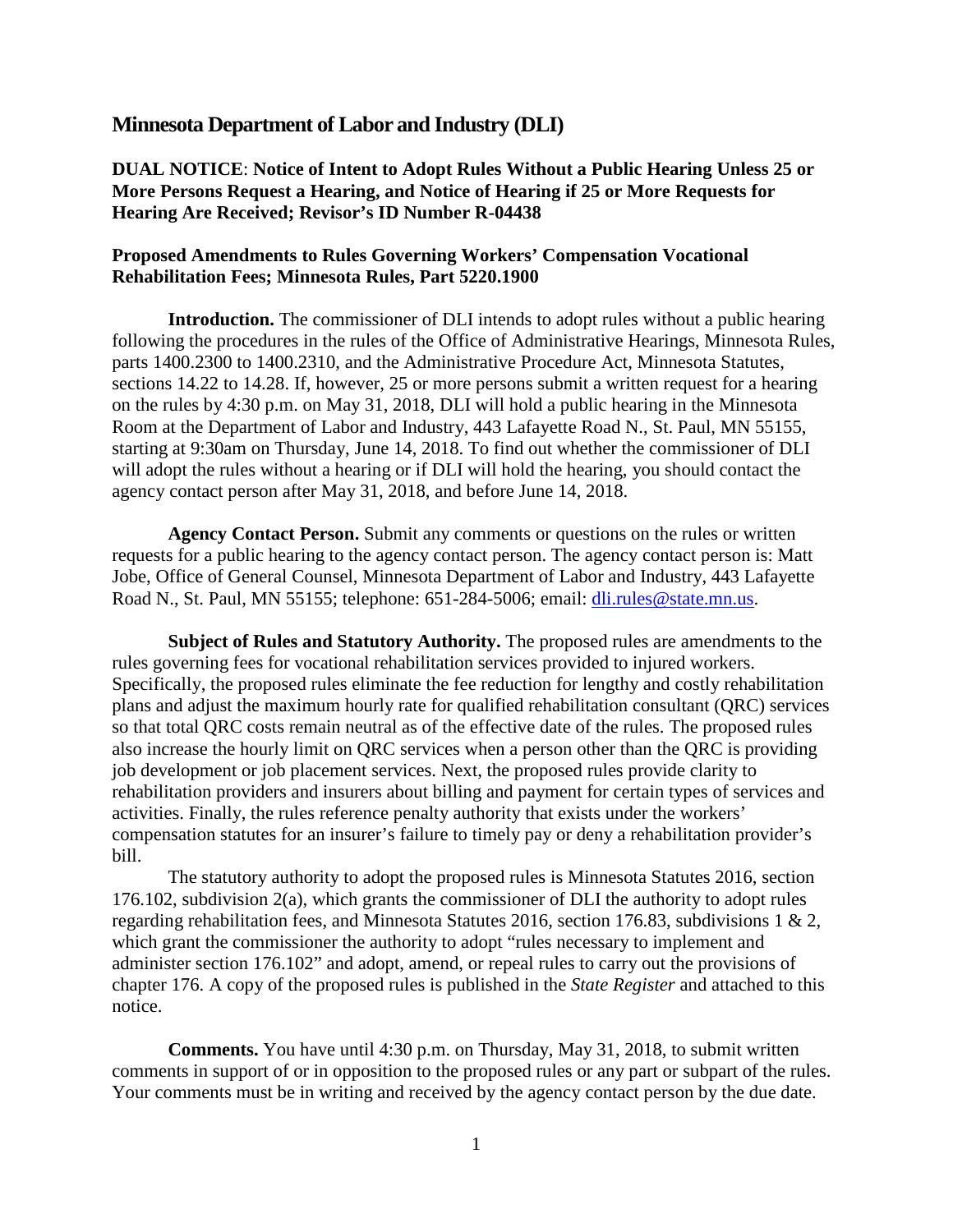Comments are encouraged. Your comments should identify the portion of the proposed rules addressed, the reason for the comment, and any change proposed. You are encouraged to propose any change that you desire. Any comments that you have about the legality of the proposed rules must also be made during this comment period.

**Request for a Hearing.** In addition to submitting comments, you may also request that DLI hold a hearing on the rules. You must make your request for a public hearing in writing, and the agency contact person must receive your request by 4:30 p.m. on Thursday, May 31, 2018. You must include your name and address in your written request. In addition, you must identify the portion of the proposed rules that you object to or state that you oppose the entire set of rules. Any request that does not comply with these requirements is not valid and DLI cannot count it when determining whether it must hold a public hearing. You are also encouraged to state the reason for the request and any changes you want made to the proposed rules.

**Withdrawal of Requests.** If 25 or more persons submit a valid written request for a hearing, DLI will hold a public hearing unless a sufficient number of persons withdraw their requests in writing. If enough requests for hearing are withdrawn to reduce the number below 25, DLI must give written notice of this to all persons who requested a hearing, explain the actions DLI took to effect the withdrawal, and ask for written comments on this action. If a public hearing is required, DLI will follow the procedures in Minnesota Statutes, sections 14.131 to 14.20.

**Alternative Format/Accommodation.** Upon request, this information can be made available in an alternative format, such as large print, braille, or audio. To make such a request, or if you need an accommodation to make the hearing accessible, please contact the agency contact person at the address or telephone number listed above.

**Modifications.** DLI might modify the proposed rules, either as a result of public comment or as a result of the rule hearing process. DLI must support modifications by data and views submitted to DLI or presented at the hearing. The adopted rules may not be substantially different than these proposed rules unless DLI follows the procedure under Minnesota Rules, part 1400.2110. If the proposed rules affect you in any way, DLI encourages you to participate in the rulemaking process.

**Cancellation of Hearing.** DLI will cancel the hearing scheduled for June 14, 2018, if DLI does not receive requests for a hearing from 25 or more persons. If you requested a public hearing, DLI will notify you before the scheduled hearing whether the hearing will be held. You may also call the agency contact person at the telephone number listed above after May 31, 2018, to find out whether the hearing will be held.

**Notice of Hearing.** If 25 or more persons submit valid written requests for a public hearing on the rules, DLI will hold a hearing following the procedures in Minnesota Statutes, sections 14.131 to 14.20. DLI will hold the hearing on the date and at the time and place listed above. The hearing will continue until all interested persons have been heard. Administrative Law Judge Eric L. Lipman has been appointed to conduct the hearing. Judge Lipman can be reached at the Office of Administrative Hearings, 600 North Robert Street, P.O. Box 64620,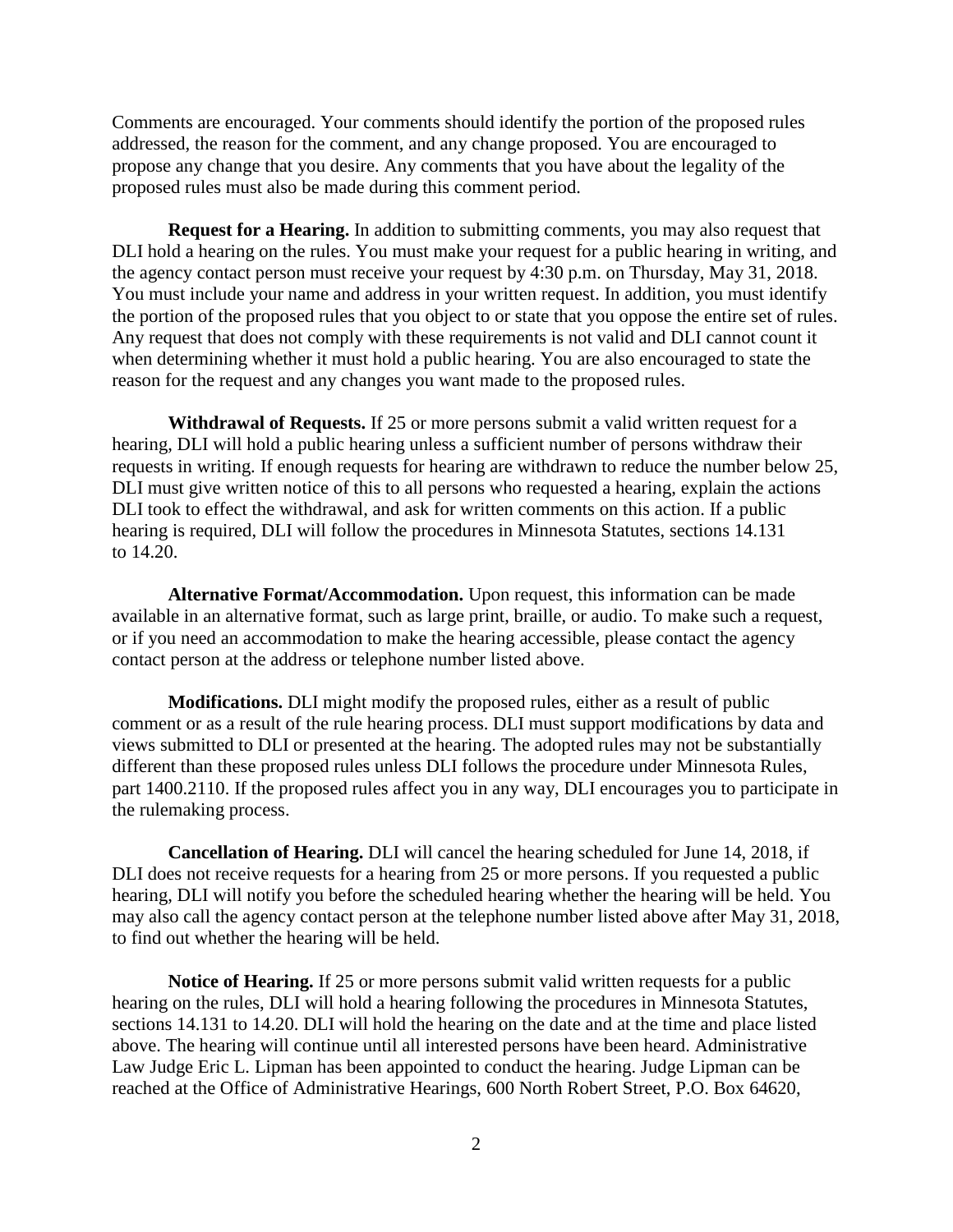Saint Paul, Minnesota 55164-0620, telephone (651) 361-7911, and fax (651) 539-0310. Judge Lipman's Legal Assistant Katie Lin can be reached at the Office of Administrative Hearings, 600 North Robert Street, P.O. Box 64620, Saint Paul, Minnesota 55164-0620, telephone (651) 361- 7900 and FAX (651) 539-0310 or katie.lin@state.mn.us.

**Hearing Procedure.** If DLI holds a hearing, you and all interested or affected persons, including representatives of associations or other interested groups, will have an opportunity to participate. You may present your views either orally at the hearing or in writing at any time before the hearing record closes. All evidence presented should relate to the proposed rules. You may also submit written material to the Administrative Law Judge to be recorded in the hearing record for five working days after the public hearing ends. At the hearing, the Administrative Law Judge may order that this five-day comment period is extended for a longer period, but not more than 20 calendar days. Following the comment period, there is a five-working-day rebuttal period when DLI and any interested person may respond in writing to any new information submitted. No one may submit **new** evidence during the five-day rebuttal period. The Office of Administrative Hearings must receive all comments and responses submitted to the Administrative Law Judge **via the Office of Administrative Hearings Rulemaking e-comments website at** *<https://minnesotaoah.granicusideas.com/discussions>* no later than 4:30 p.m. on the due date. All comments or responses received will be available for review **at DLI or on DLI's website at** *<http://www.dli.mn.gov/PDF/docket/5220docket.pdf>*. This rule hearing procedure is governed by Minnesota Rules, parts 1400.2000 to 1400.2240, and Minnesota Statutes, sections 14.131 to 14.20. You may direct questions about the procedure to the Administrative Law Judge.

DLI requests that any person submitting written views or data to the Administrative Law Judge before the hearing or during the comment or rebuttal period also submit a copy of the written views or data to the agency contact person at the address stated above.

**Statement of Need and Reasonableness.** The statement of need and reasonableness summarizes the justification for the proposed rules, including a description of who will be affected by the proposed rules and an estimate of the probable cost of the proposed rules. It is available from the agency contact person. You may review it electronically at *<http://www.dli.mn.gov/PDF/docket/5220docket.pdf>*. You may obtain copies for the cost of reproduction by contacting the agency contact person.

**Lobbyist Registration.** Minnesota Statutes, chapter 10A, requires each lobbyist to register with the State Campaign Finance and Public Disclosure Board. Ask any questions about this requirement of the Campaign Finance and Public Disclosure Board at: Suite #190, Centennial Building, 658 Cedar Street, St. Paul, Minnesota 55155, telephone (651) 539-1180 or 1-800-657-3889.

**Adoption Procedure if No Hearing.** If no hearing is required, the commissioner of DLI may adopt the rules after the end of the comment period. DLI will submit the rules and supporting documents to the Office of Administrative Hearings for a legal review. You may ask to be notified of the date the rules are submitted to the office. If you want either to receive notice of this, to receive a copy of the adopted rules, or to register with DLI to receive notice of future rule proceedings, submit your request to the agency contact person listed above.